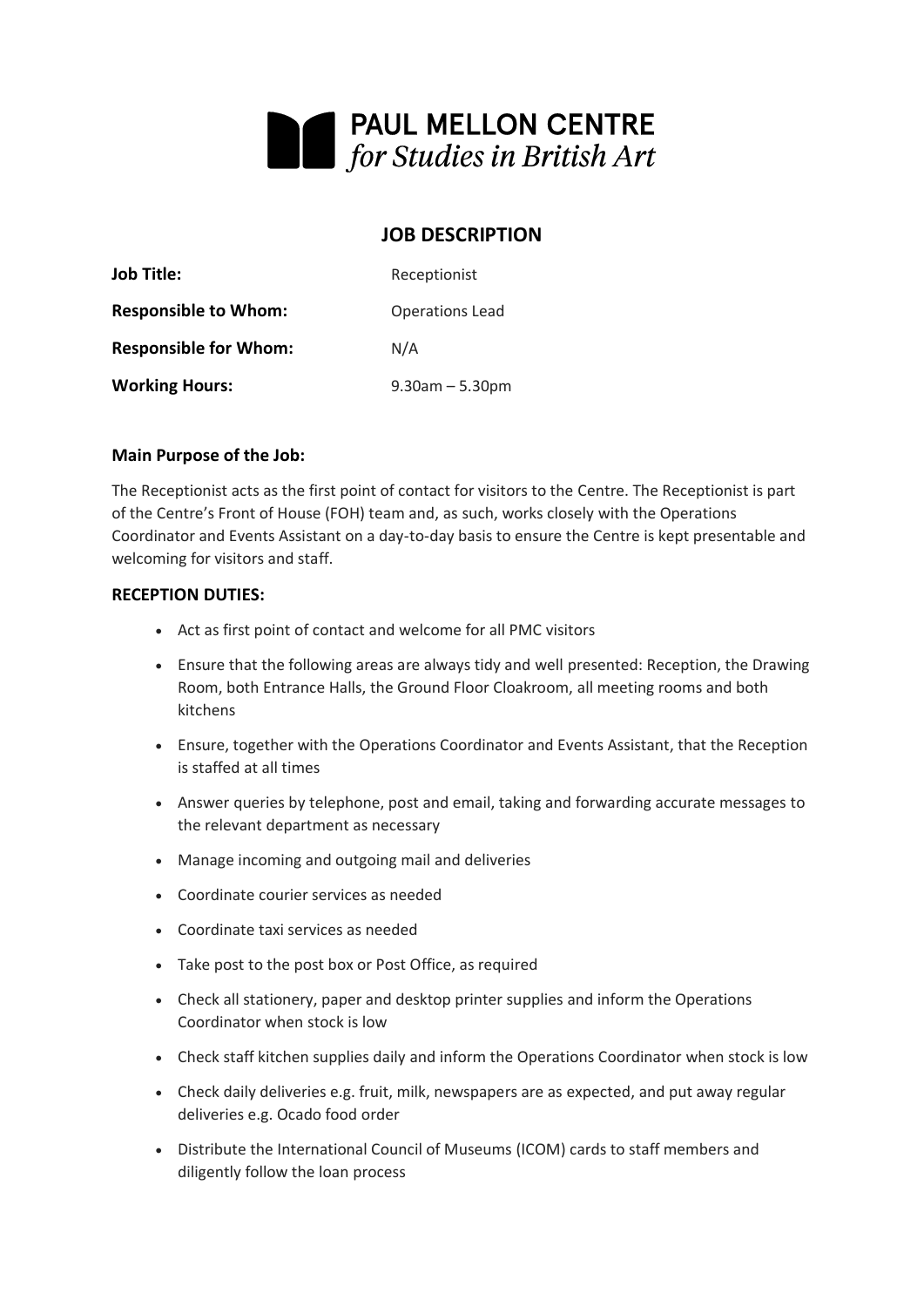- Distribute the Bedford Square Garden fob to staff and ensure its return each day
- Assist the Operations Coordinator and Events Assistant in keeping the Centre's diary and room bookings calendar as accurate as possible and ensure there are no clashes
- Assist with keeping the Centre's contact database up to date and accurate, including checks on contact details, relevancy and appropriateness
- Work with the Data Protection Manager to ensure GDPR compliance in the contact database, and ensure records are tagged correctly and usefully, via inter-departmental liaison and information sharing
- Perform ad hoc administrative duties for other staff members, such as photocopying
- Maintain Centre security by following all external visitor safety procedures; report any suspicious behaviour or activity to the Operations team as soon as possible
- Ensure that all safety, fire prevention and security procedures relevant to Front of House have been followed, and report any safety concerns to the Operations team as soon as possible
- Represent the Centre with a positive and professional attitude and appearance at all times, and take pride in how the Centre looks

## **STAFF & VISITOR WELL-BEING:**

- Offer external visitors refreshments as appropriate
- Prepare tea and coffee for informal staff meetings every day at 11am
- Prepare tea for informal staff meetings every day at 4pm
- Prepare rooms for internal meetings, including arranging furniture, preparing and clearing away refreshments, and setting up any IT/AV requirements as necessary
- Organise catering for meetings, if needed
- Provide ad hoc administrative support to visiting Yale students on the Yale in London and Graduate Summer School programmes

## **EVENTS ASSISTANCE:**

- Assist the Events Assistant to prepare rooms for events, conferences, seminars, talks and workshops, including furniture arrangements, preparation and clearing away of refreshments, and setting up any IT/AV requirements as necessary
- Provide support at events, welcoming and registering delegates/speakers, serving refreshments and answering queries as necessary
- Work at evening events (outside of office hours) at the Centre (agreed in advance if required, with overtime)